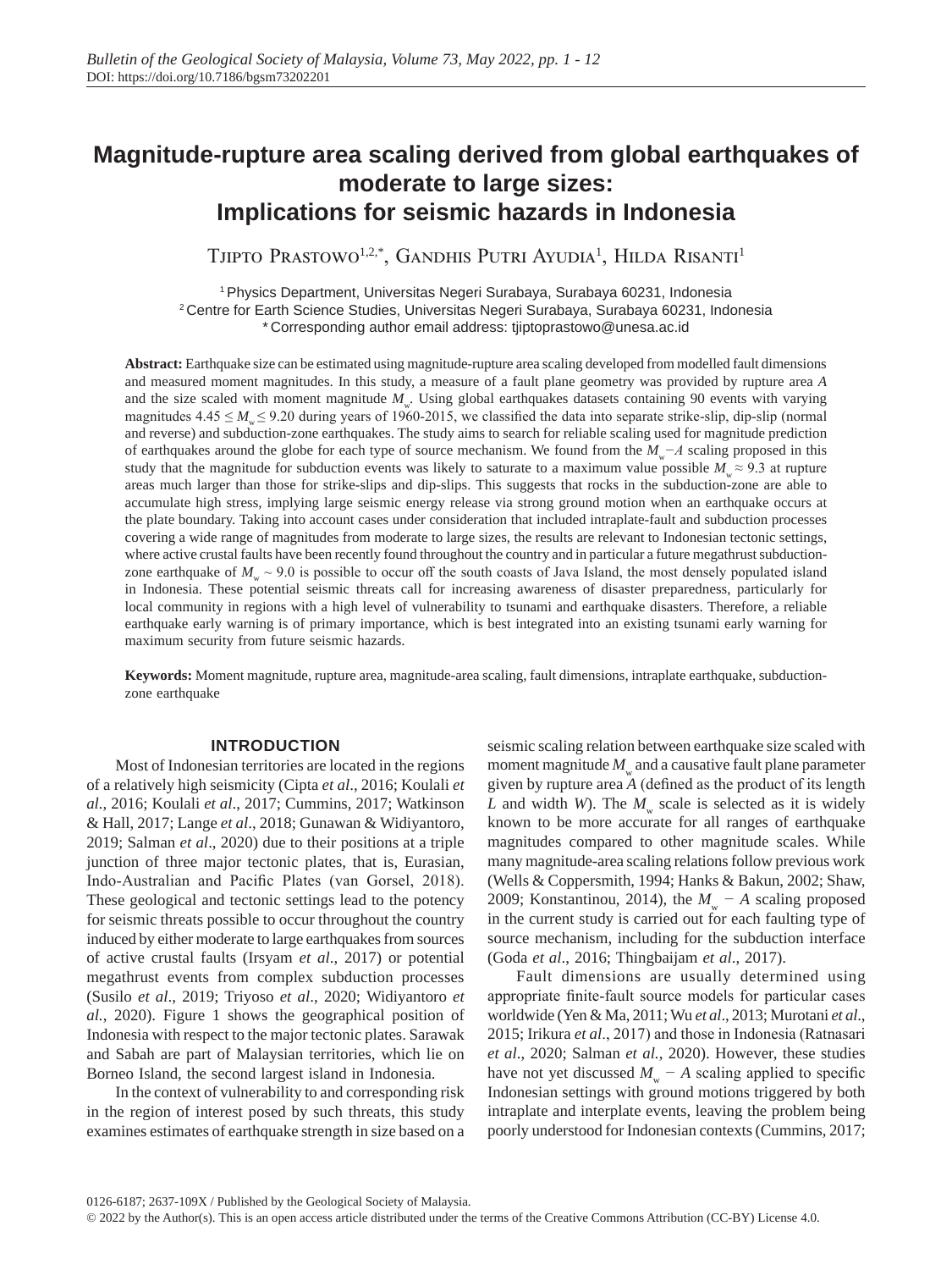

**Figure 1:** A topographic map of Indonesia with ocean bathymetry surroundings, illustrating Indonesian territories at the triple junction of the three major plates. Sumatera Trench and Java Trench are part of the Sunda Arc. Insert shows the position of the Indonesian archipelago (red rectangle) with respect to the globe. This is made available using ArcGIS Online Basemaps at https://arcgis.com/home/group.html accessed at 23/8/21.

Irsyam *et al*., 2017). Concerning with this seismic hazard potential and associated efforts in disaster risk reduction, this study searches for empirical relations of the  $M_w - A$ scaling appropriate for each source mechanism of ground shaking possible.

The followings are the saline points of previous work for the *M*<sub>w</sub> − *A* scaling. Wells & Coppersmith (1994) argued for their empirical relation, independent of epicenter distribution and fault type (not influenced by geographical positions, geological and tectonic settings). Focusing upon strike-slips, Hanks & Bakun (2002) related  $M_w$  to  $A$  based on stress drop if it was constant or variable and corresponding separate values of *A*. In contrast, Shaw (2009; 2013) claimed a single scaling for  $M_w$  and  $A$ , independent of stress drop variations but influenced by a fitting parameter from earthquake data.

Konstantinou (2014) discussed seismic activities in the Mediterranean mostly dominated by normal and strikeslip faulting with sizes of  $M_w \sim 6.5$ . Such moderate scales of faults have been observed for relevance to Indonesian settings in the sense that Indonesian earthquakes are characterised by fault movement releasing moderate to relatively large magnitudes of up to  $M_{w}$  7.8 (Irsyam *et al.*, 2017). Konstantinou (2014) brought Hanks & Bakun's ideas (2002) to incorporate fault area into source-scaling but did not include stress drop separation. However, as with the previous  $M_w - A$  scaling relations, this scaling model did not separate the scaling law into different faulting types, making it difficult to apply to cases in Indonesia, where both active faults in the shallow crustal rocks and largescale tectonic motions along the subduction-zone interface can be deadly earthquake potential.

All of the above models for the  $M_w - A$  scaling have led to a  $M_w \sim \log A$  scaling relation with no separation of source mechanism. Using databases of rupture models and the observed variations in magnitude-rupture area scaling properties for different faulting mechanisms, Thingbaijam *et al*. (2017) found substantial differences between their results and those of previous studies in that they obtained separate scaling of subduction-zone (interplate) events from the intraplate ones that are useful for seismic-tsunami hazard analysis. As the magnitude coverage of  $5.4 \leq M_{\odot}$  $\leq$  9.2 was used in their data for all faulting types (three of which were strike-slip, normal and reverse, and the one was subduction interface), their work is similar to the present study in terms of magnitude ranges covered (moderate to large sizes) and source-separation, for which the current results are examined in details. In addition, the results are also related to a future possibility for three seismic scenarios that may generate megathrust catastrophes of tsunami waves with a possible maximum height of  $\sim$  20 m in the southwest coastal region of West Java and a spatially averaged height of  $\sim$  5 m for the whole Java south coastal regions (Widiyantoro *et al.*, 2020).

Java Island is surrounded by the Indian Ocean in the south and the Java Sea in the north, with the mainland extends for almost 1,000 km long (from the west area near Sumatera Island to the east area near Bali Island) and 210 km wide (from the northern to the southern region). According to the Indonesian Bureau of Statistics (2020), Java is the most densely populated island in Indonesia with the number of its population occupies 56% of the total population. The southern regions of Java Island are relatively close to the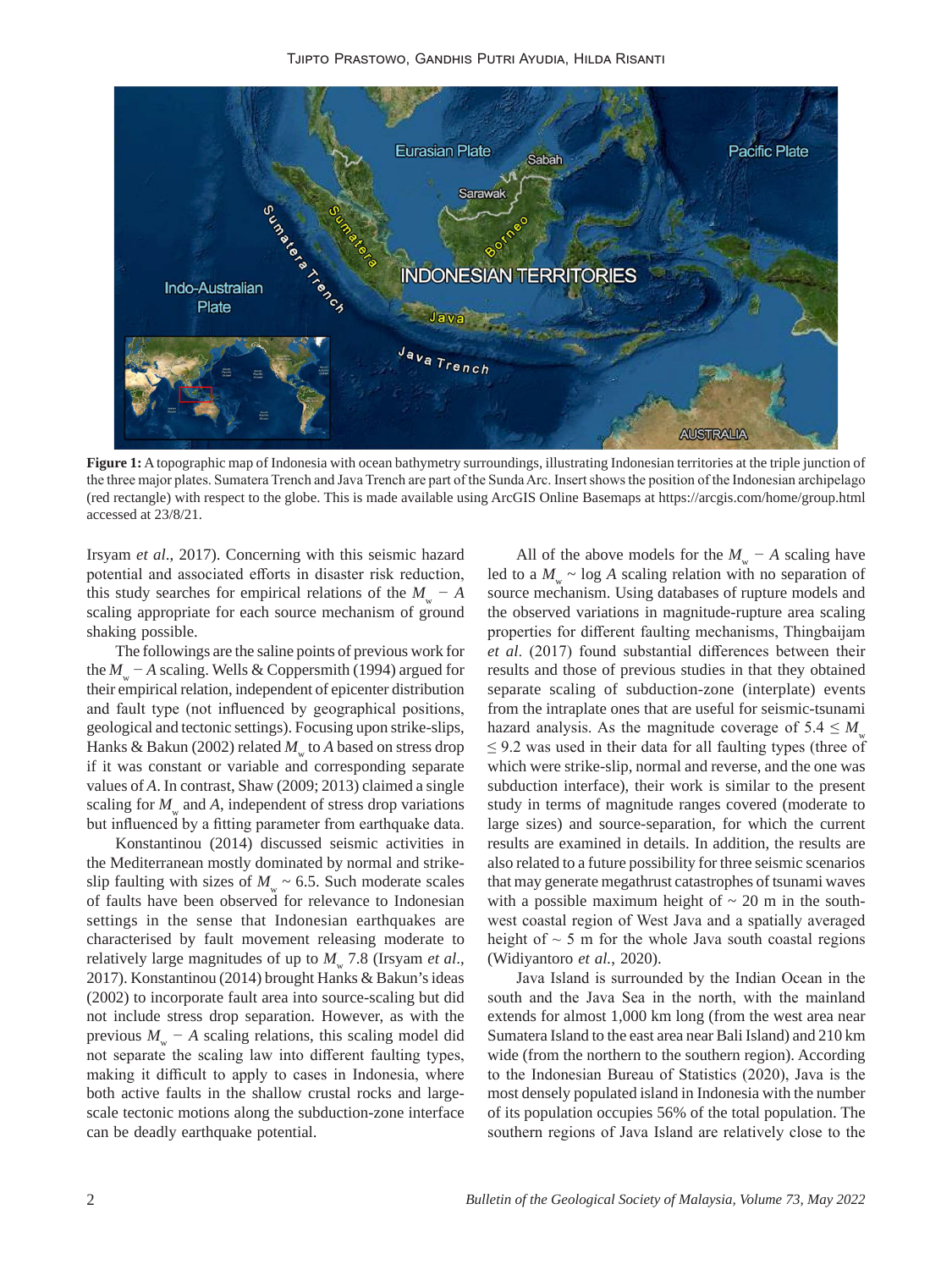Java subduction zone, which is considered seismically active with two seismic segments (see Figure 2). These segments are locations where a potential megathrust earthquake may occur when the requirements meet (Widiyantoro *et al*., 2020). Regarding the growing number of Java population, Java Island is then considered prone to seismic hazards, including tsunami excitation of seismic origin.

Despite a number of large earthquakes followed by devastating tsunami waves striking some of coastal regions in Indonesia over the last two decades and subsequently considerable progress in understanding of tsunami and seismic hazard analysis, leading to programmes for disaster preparedness and disaster risk reduction in countries around the world (Satriano *et al.*, 2011; Suppasri *et al*., 2015; Suppasri *et al*., 2017; Titov, 2021), seismic assessment and potential risks in Java particularly in the southern regions of Java remain poorly understood. A question like where the next megathrust earthquake may come (Marzocchi *et al*., 2016) is relatively easy to predict as it generally takes place on the

plate boundary between two colliding plates. However, the worst is yet to come as the most likely probable maximum size remains questionable. This is of significance since earthquake magnitude is considered to be one of the source parameters important for estimate of tsunami potential. To this end, we here developed the  $M_w - A$  scaling derived from global earthquake datasets for each faulting type. We then used the obtained scaling for the subduction case to estimate the size of a possible megathrust subduction-zone event off the south coasts of Java Island.

In order to describe global seismicity from which the *M*<sup>w</sup> *− A* scaling was obtained, we here provide a map of global earthquakes constructed by selecting some parameters made available by Incorporated Research Institutions for Seismology (IRIS) using an online IRIS Earthquake Browser (IEB). The selected earthquakes occurred worldwide during 1970-2020 with magnitudes greater than 6.5, which is considered to be large events, as seen in Figure 3. Notice that the map is not intended to show earthquake datasets used in the present



**Figure 2:** A map of Java Island, showing the Java Sea and the Indian Ocean as the north and south borders, respectively. The western and eastern Java segments are shown to the south of Java Island, occupying the Java subduction zone (adopted from Widiyantoro *et al*. (2020) for approximately the same geometry). Insert shows the position of Java Island among other islands in Indonesian territories. This is made available using ArcGIS Online Basemaps at https://arcgis.com/home/group.html accessed at 23/8/21.



**Figure 3:** A map of global earthquakes from 1970 to 2020, sampled for 10,000 large events with magnitudes *M*<sub>w</sub> ≥ 6.5 and varying depths (taken from https://ds.iris.edu/ieb/ accessed at 9/5/21 with a background view using Google/NASA satellite). Notice that the depths are seen as violet circles for 0-33 km below the surface, blue circles for 33-70 km, green circles for 70-150 km, yellow circles for 150-300 km, orange circles for 300-500 km, and red circles for 500-800 km deep.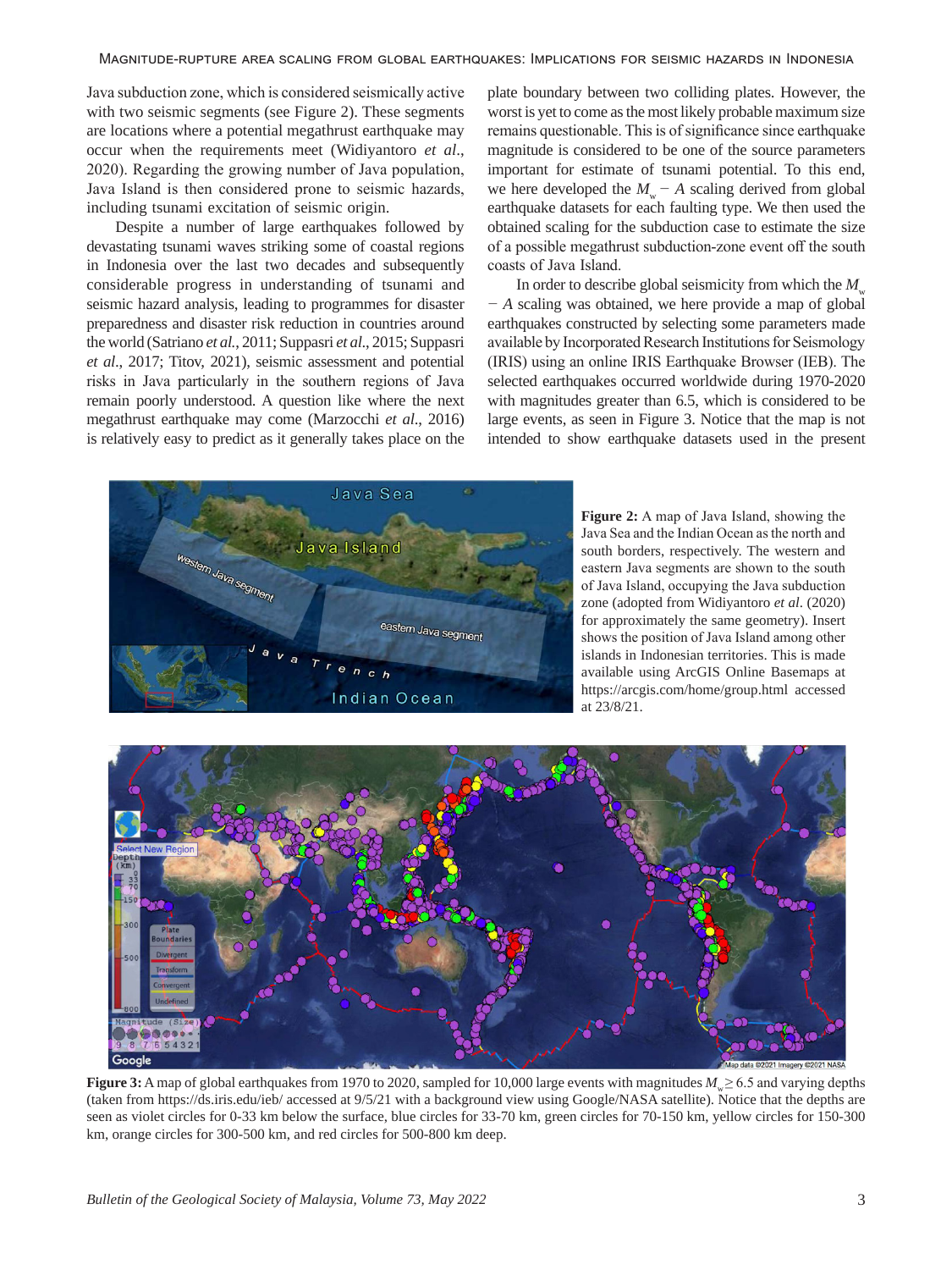study. Instead, it is then provided for demonstrating the global earthquake distribution, reflecting potential seismic threats worldwide. It is clear that most of large earthquakes with  $M_{\odot}$  $\geq$  6.5 occur along the boundary between two colliding plates at depths shallower than 70 km from the surface (violet and blue circles), including the events striking Indonesian territories. Other occurrences of intermediate to deep sources from 70- 150 km beneath the surface (green and yellow circles) to a greater depth of more than 300 km (yellow and red circles) are observed in the mainland of South America, mostly at the interface of the Eurasian and Pacific Plates in the East Asian countries, Kuril Islands (Russia), some areas of Indonesia, and regions in the south-west Pacific Ocean far from the Australian east coasts but close to New Zealand.

## **METHODOLOGY**

Global earthquake datasets in this study were downloaded from United States Geological Services (USGS) at https://earthquake.usgs.gov/earthquakes/ and also collected from specific seismic studies listed in Table 1. The datasets included a total of 90 earthquakes occurring worldwide with varying sizes of  $4.45 \leq M_{\odot} \leq 9.20$  (moderate to strong ground motions) during years of 1960-2015. These are reported in Table 1 in ordered by magnitudes for four different source mechanisms, namely 28 normal-faults, 31 strike-slip faults, 15 reverse faults and 16 subduction-zone earthquakes.

Among the datasets are three strike-slips that ruptured segments of the well-known Sumatran Fault Zone (SFZ) with moderate scales of  $M_w \sim 6$  during years of 2007 and 2009 (Salman *et al*., 2020), two relatively large earthquakes of  $M_w \sim 7 - 8$  in the subduction-zone off the west coast of Central Sumatra in years of 2007 and 2010 (Ratnasari *et al*., 2020), and a megathrust earthquake of  $M_w \sim 9$  popularly known as the 2004 Sumatra-Andaman tectonic release (Fujii & Satake, 2007; Murotani *et al*., 2013) generating the Indian Ocean tsunami that destroyed lives and properties along the west coast of Aceh Province and some north-west regions of Sumatra Island, Indonesia (Suppasri *et al*., 2015).

The inclusion of more than a half of all events (59 cases) classified into normal and strike-slip mechanisms of intermediate sizes guarantees that the results are expected to be relevant to Indonesian settings, as these types of faulting represent frequent occurrences. More active crustal faults have been recently found (Irsyam *et al*., 2017), reflecting future events with possible magnitudes of  $M_w \ge 7.5$  (large earthquakes). These points of thought along with megathrust earthquakes possible to occur in the future at the interface between colliding plates with  $M_w \sim 9$  are logical reasons why a wide range of earthquake magnitudes induced by the intraplate (strike-slips and dip-slips) and subduction-zone earthquakes were collected for seismic hazard analysis in this study.

## **RESULTS AND DISCUSSIONS**

A list of all the event datasets worldwide considered in the present study can be seen in Table 1, where the

corresponding reference study for each event is also given. Notice that information on rupture length *L* and width *W* of cases numbered 85-90 is not available but the area *A* is given.

As early stated, this study has examined all faulting types of events either strike-slip or dip-slip and subductionzone earthquakes with emphasizing on the  $M_w - A$  scaling for each mechanism. This is performed in favor of direct comparisons to the previous results of Thingbaijam *et al*. (2017) except that we do not include other source parameters in scaling relationships, such as the width *W* and the depth *d* in this study. In fact, we have worked with the parameters and found relatively unclear patterns of the plot distribution when the  $M_w$  scaled with them both. Likewise, we found a less clear relation between  $M_w$  and  $L$  in the plot distribution relatively compared to the  $M_w^{\prime\prime}$  − *A* scaling. This is because the earthquake size is determined from the seismic moment  $M_{\rm o}$  using a relation  $M_{\rm w} = 0.67 \times (\log M_{\rm o} - 16.1)$  according to Kanamori (1977; 1983). Whilst, the  $M<sub>o</sub>$  is related to the fault area *A* through  $M_{\odot} = \mu D A$ , where  $\mu$  represents the rigidity and *D* denotes the average slip (Abe, 1985). It is quite easy to understand that  $M_w$  is a logarithmic function of *A* or equivalently a natural logarithmic function of *A*. More precisely, we can thus write  $M_w \sim \log A$  or  $M_w \sim \ln A$ *A* for theoretical scaling.

For this reason, four similarly curved graphs illustrating the empirical scaling of  $M_w - A$  relationships for normal, strike-slip, reverse faulting and subduction events are depicted in Figures 4(a), 4(b), 4(c), and 4(d), respectively. As predicted by the theory, the graphs are self-consistent in that they demonstrate dependence of  $M_w$  upon  $A$  through either a logarithmic proportionality or a natural logarithmic proportionality as is the case in this study, consistent with previous source-scaling laws (Wells & Coppersmith, 1994; Hanks & Bakun, 2002; Shaw, 2009; 2013; Wu *et al*., 2013; Konstantinou, 2014; Goda *et al*., 2016; Thingbaijam *et al*., 2017). The similarity in the  $M_w - A$  scaling for all source mechanisms is achieved at greater than 90% confidence (see legends in Figure 4).

An interesting feature shown in Figure 4 is that magnitude  $M_w$  grows with respect to rupture area A at slightly different rates for each event type. This is reflected by distinct coefficients of natural logarithmic function for each type of faulting; 0.50 is the largest value for normal faulting in Figure 4(a) down to 0.39, which is the smallest for the plate boundary earthquakes seen in Figure 4(d). The second largest is found to be 0.47 for strike-slips in Figure 4(b), after which 0.40 is observed for reverse faulting in Figure 4(c). The coefficients obtained here are different from the values reported by Thingbaijam *et al*. (2017) in terms of ordered sources from the largest to the smallest. For the normal-faulting events in their study, the coefficient was found to be 0.54, followed by 0.46 for the strike-slips and plate-boundary events, followed by 0.41 for the reversefaulting at shallow sources (see Table 2).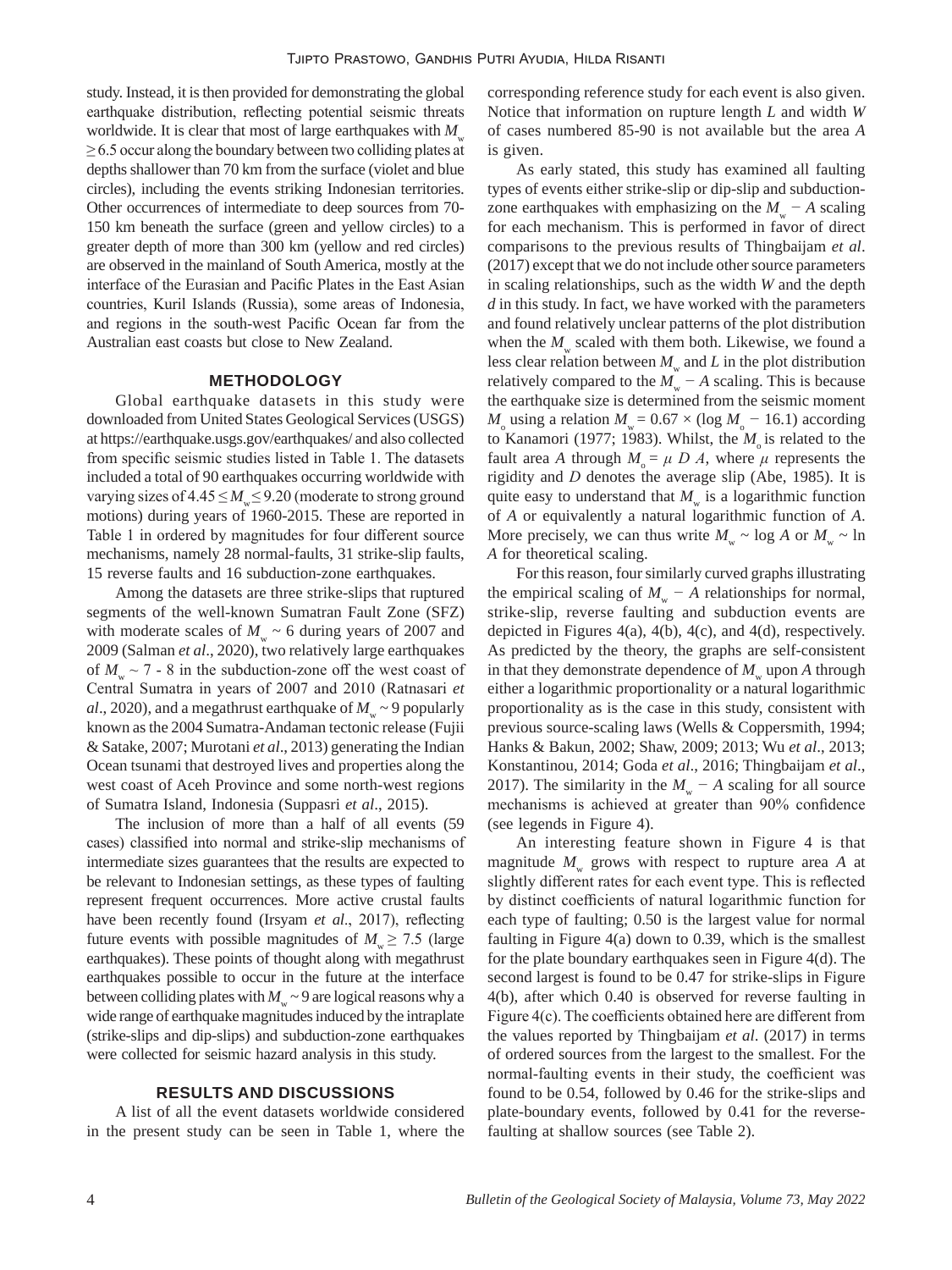Magnitude-rupture area scaling from global earthquakes: Implications for seismic hazards in Indonesia

| N <sub>0</sub> | <b>Event Date</b> | $M_{\rm w}$ | $L$ (km)       | W(km)                    | $A$ (km <sup>2</sup> ) | ln A | <b>Event Type</b> | *References           |
|----------------|-------------------|-------------|----------------|--------------------------|------------------------|------|-------------------|-----------------------|
| $\mathbf{1}$   | 2006/11/17        | 4.45        | $\overline{c}$ | $\overline{4}$           | 8                      | 2.08 | $\rm NE$          | Konstantinou (2014)   |
| 2              | 1996/04/03        | 5.09        | 9              | $\overline{\mathcal{L}}$ | 36                     | 3.58 | <b>NE</b>         | Konstantinou (2014)   |
| 3              | 1980/02/29        | 5.16        | 5              | 5                        | $25\,$                 | 3.22 | $\rm NE$          | Konstantinou (2014)   |
| 4              | 2009/05/24        | 5.18        | 6              | 6                        | 36                     | 3.58 | $\rm NE$          | Konstantinou (2014)   |
| 5              | 2010/01/22        | 5.19        | 6              | 5                        | 30                     | 3.40 | NE                | Konstantinou (2014)   |
| 6              | 2004/02/11        | 5.29        | 8              | 7                        | 56                     | 4.03 | $\rm NE$          | Konstantinou (2014)   |
| $\tau$         | 2010/01/18        | 5.29        | 6              | 6                        | 36                     | 3.58 | NE                | Konstantinou (2014)   |
| 8              | 2009/09/06        | 5.39        | 9              | 6                        | 54                     | 3.99 | NE                | Konstantinou (2014)   |
| 9              | 1998/09/09        | 5.43        | 9              | 6                        | 54                     | 3.99 | NE                | Konstantinou (2014)   |
| $10\,$         | 1984/04/29        | 5.65        | 14             | 6                        | 84                     | 4.43 | $\rm NE$          | Konstantinou (2014)   |
| $11\,$         | 1997/10/14        | 5.65        | 7              | 4                        | $28\,$                 | 3.33 | NE                | Konstantinou (2014)   |
| $12\,$         | 1997/09/26        | 5.67        | 7              | 4                        | $28\,$                 | 3.33 | <b>NE</b>         | Konstantinou (2014)   |
| 13             | 1986/09/13        | 5.86        | $10\,$         | 10                       | 100                    | 4.61 | $\rm NE$          | Konstantinou (2014)   |
| 14             | 1997/09/26        | 5.90        | $12\,$         | 5                        | 60                     | 4.09 | $\rm NE$          | Konstantinou (2014)   |
| 15             | 1992/10/12        | 5.95        | 12             | 10                       | 120                    | 4.79 | <b>NE</b>         | Konstantinou (2014)   |
| 16             | 2000/06/06        | 5.96        | 13             | 8                        | 104                    | 4.64 | NE                | Konstantinou (2014)   |
| 17             | 1999/09/07        | 6.10        | 15             | 17                       | 255                    | 5.54 | $\rm NE$          | Konstantinou (2014)   |
| $18\,$         | 1981/03/04        | 6.23        | 25             | 10                       | 250                    | 5.52 | NE                | Konstantinou (2014)   |
| 19             | 1995/10/01        | 6.26        | 24             | 12                       | 288                    | 5.66 | $\rm NE$          | Konstantinou (2014)   |
| 20             | 1995/06/15        | 6.32        | $27\,$         | 11                       | 297                    | 5.69 | <b>NE</b>         | Konstantinou (2014)   |
| 21             | 2009/04/06        | 6.32        | 25             | 12                       | 300                    | 5.70 | NE                | Konstantinou (2014)   |
| $22\,$         | 1978/06/20        | 6.44        | $28\,$         | 14                       | 392                    | 5.97 | $\rm NE$          | Konstantinou (2014)   |
| $23\,$         | 1981/02/24        | 6.57        | $28\,$         | 17                       | 476                    | 6.17 | <b>NE</b>         | Konstantinou (2014)   |
| 24             | 1980/07/09        | 6.59        | 30             | 13                       | 390                    | 5.97 | <b>NE</b>         | Konstantinou (2014)   |
| 25             | 1995/05/13        | 6.74        | 28             | 10                       | 280                    | 5.63 | <b>NE</b>         | Konstantinou (2014)   |
| 26             | 1980/11/23        | 6.91        | 50             | 14                       | 700                    | 6.55 | $\rm NE$          | Konstantinou (2014)   |
| 27             | 1995/11/22        | 7.21        | 48             | 24                       | 1152                   | 7.05 | NE                | Konstantinou (2014)   |
| $28\,$         | 2001/01/13        | 7.70        | 101            | 39                       | 3939                   | 8.28 | $\rm NE$          | Tanioka et al. (2017) |
| 29             | 2005/09/08        | 4.47        | $2.5\,$        | $\boldsymbol{2}$         | 5                      | 1.61 | <b>SSE</b>        | Konstantinou (2014)   |
| 30             | 1996/07/15        | 4.76        | 2.5            | 4                        | 10                     | 2.30 | ${\rm SSE}$       | Konstantinou (2014)   |
| 31             | 1996/02/18        | 5.12        | 5              | 7                        | 35                     | 3.56 | <b>SSE</b>        | Konstantinou (2014)   |
| 32             | 2012/01/27        | 5.38        | 8              | 6                        | 48                     | 3.87 | <b>SSE</b>        | Konstantinou (2014)   |
| 33             | 1996/10/15        | 5.39        | 9              | 5                        | 45                     | 3.81 | ${\rm SSE}$       | Konstantinou (2014)   |
| 34             | 2002/12/02        | 5.48        | 5              | 6                        | 30                     | 3.40 | <b>SSE</b>        | Konstantinou (2014)   |
| 35             | 2002/11/01        | 5.66        | 8              | $\,8$                    | 64                     | 4.16 | ${\rm SSE}$       | Konstantinou (2014)   |
| 36             | 2003/07/06        | 5.68        | $10\,$         | 6                        | 60                     | 4.09 | ${\rm SSE}$       | Konstantinou (2014)   |
| 37             | 1998/04/12        | 5.73        | 13             | 7                        | 91                     | 4.51 | <b>SSE</b>        | Konstantinou (2014)   |
| 38             | 1985/10/27        | 5.77        | 14             | 10                       | 140                    | 4.94 | <b>SSE</b>        | Konstantinou (2014)   |
| 39             | 2002/10/31        | 5.79        | 6              | 13                       | 78                     | 4.36 | ${\rm SSE}$       | Konstantinou (2014)   |
| 40             | 2013/01/08        | 5.83        | 10             | 8                        | 80                     | 4.38 | <b>SSE</b>        | Konstantinou (2014)   |
| 41             | 1994/05/26        | 5.86        | 16             | 8                        | 128                    | 4.85 | <b>SSE</b>        | Konstantinou (2014)   |
| 42             | 2003/08/14        | 6.08        | 25             | 10                       | 250                    | 5.52 | <b>SSE</b>        | Konstantinou (2014)   |
| 43             | 1999/10/22        | 6.12        | 13.9           | 13.8                     | 191                    | 5.25 | <b>SSE</b>        | Yen & Ma (2011)       |
| 44             | 2007/03/06        | 6.30        | 22             | 9                        | 198                    | 5.29 | <b>SSE</b>        | Salman et al. (2020)  |
| 45             | 1994/06/05        | 6.31        | 8.9            | 8.3                      | 73                     | 4.30 | <b>SSE</b>        | Yen & Ma (2011)       |
| 46             | 1998/06/27        | 6.33        | $30\,$         | $18\,$                   | 540                    | 6.29 | ${\rm SSE}$       | Konstantinou (2014)   |

**Table 1:** List of global earthquakes datasets with their corresponding source parameters: moment magnitude, rupture length rupture width and rupture area used in this study (ordered by the scale from 4.45 to 9.20 for all event types) from occurrences during 1960-2015 years.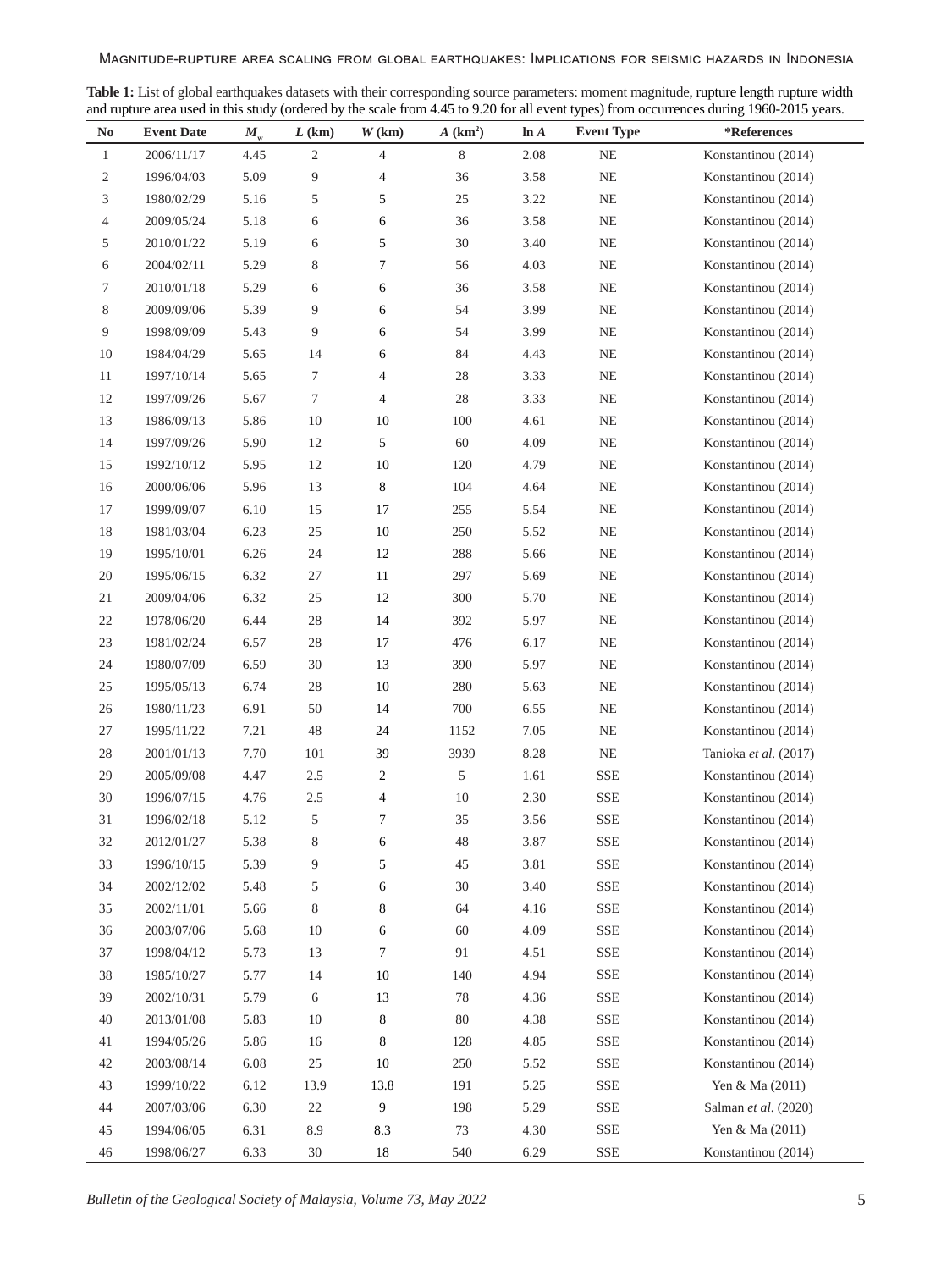| Tjipto Prastowo, Gandhis Putri Ayudia, Hilda Risanti |  |  |  |  |
|------------------------------------------------------|--|--|--|--|
|------------------------------------------------------|--|--|--|--|

| No     | <b>Event Date</b> | $M_{\rm w}$ | $L$ (km)       | W(km)                    | $A$ (km <sup>2</sup> ) | ln A  | <b>Event Type</b>        | *References               |
|--------|-------------------|-------------|----------------|--------------------------|------------------------|-------|--------------------------|---------------------------|
| 47     | 2004/02/24        | 6.35        | 19             | 12                       | 228                    | 5.43  | ${\rm SSE}$              | Konstantinou (2014)       |
| $48\,$ | 2007/03/07        | 6.40        | 25             | 10                       | 250                    | 5.52  | ${\rm SSE}$              | Salman et al. (2020)      |
| 49     | 2008/06/08        | 6.40        | 30             | 10                       | 300                    | 5.70  | <b>SSE</b>               | Konstantinou (2014)       |
| 50     | 2001/07/26        | 6.45        | 27             | 14                       | 378                    | 5.93  | ${\rm SSE}$              | Konstantinou (2014)       |
| 51     | 2009/10/01        | 6.60        | 33             | 11                       | 363                    | 5.89  | SSE                      | Salman et al. (2020)      |
| $52\,$ | 1992/03/13        | 6.66        | 30             | 10                       | 300                    | 5.70  | <b>SSE</b>               | Konstantinou (2014)       |
| 53     | 2006/12/26        | 6.80        | 29.8           | 24.3                     | 725                    | 6.59  | <b>SSE</b>               | Yen & Ma (2011)           |
| 54     | 1995/01/17        | 6.90        | 57             | 18                       | 1027                   | 6.93  | SSE                      | Murotani et al. (2015)    |
| 55     | 1999/11/12        | 7.11        | 55             | 17                       | 935                    | 6.84  | <b>SSE</b>               | Konstantinou (2014)       |
| 56     | 1992/06/28        | 7.20        | $74\,$         | 14.7                     | 1090                   | 6.99  | <b>SSE</b>               | Murotani et al. (2015)    |
| 57     | 1999/08/17        | 7.50        | 126            | 19.8                     | 2499                   | 7.82  | ${\rm SSE}$              | Murotani et al. (2015)    |
| 58     | 2001/11/14        | 7.76        | 319            | 28.5                     | 9078                   | 9.11  | ${\rm SSE}$              | Yen & Ma (2011)           |
| 59     | 2002/11/03        | 7.90        | 320            | 24.5                     | 7827                   | 8.97  | <b>SSE</b>               | Murotani et al. (2015)    |
| $60\,$ | 1998/07/17        | 5.88        | 8.1            | 5.4                      | 44                     | 3.79  | $\mathbb{R} \mathcal{E}$ | Yen & Ma (2011)           |
| 61     | 1989/10/29        | 5.90        | 13             | 10                       | 130                    | 4.87  | RE                       | Konstantinou (2014)       |
| 62     | 2003/06/9         | 5.92        | 6.7            | 7.1                      | 48                     | 3.87  | $\mathbb{R} \mathbb{E}$  | Yen & Ma (2011)           |
| 63     | 1979/05/24        | 6.20        | 17             | 11                       | 187                    | 5.23  | RE                       | Konstantinou (2014)       |
| 64     | 1999/09/22        | 6.23        | 17.3           | 16.3                     | 282                    | 5.64  | $\mathbb{R} \mathbb{E}$  | Yen & Ma (2011)           |
| 65     | 1999/09/25        | 6.35        | 16.3           | 15.1                     | 245                    | 5.50  | RE                       | Yen & Ma (2011)           |
| 66     | 1976/05/06        | 6.51        | 25             | 15                       | 375                    | 5.93  | $\mathbb{R} \mathcal{E}$ | Konstantinou (2014)       |
| 67     | 2003/05/21        | 6.94        | 50             | 15                       | 750                    | 6.62  | RE                       | Konstantinou (2014)       |
| 68     | 1979/04/15        | 7.06        | 50             | 23                       | 1150                   | 7.05  | RE                       | Konstantinou (2014)       |
| 69     | 1978/09/16        | 7.09        | $74\,$         | 30.1                     | 2227                   | 7.71  | $\mathbb{R} \mathbb{E}$  | Yen & Ma (2011)           |
| 70     | 2001/01/26        | 7.38        | 31.6           | 25.2                     | 798                    | 6.68  | RE                       | Yen & Ma (2011)           |
| 71     | 2005/10/08        | 7.50        | 120            | 36                       | 4320                   | 8.37  | $\mathbb{R} \mathcal{E}$ | Murotani et al. (2015)    |
| $72\,$ | 1999/09/20        | 7.60        | 89             | 38.6                     | 3435                   | 8.14  | $\mathbb{R} \mathbb{E}$  | Murotani et al. (2015)    |
| $73\,$ | 1985/09/19        | 8.01        | 158.6          | 115                      | 18245                  | 9.81  | RE                       | Yen & Ma (2011)           |
| $74\,$ | 2008/05/12        | 8.01        | 243.7          | 30.6                     | 7462                   | 8.92  | RE                       | Yen & Ma (2011)           |
| $75\,$ | 2004/10/09        | 7.00        | 36             | $22\,$                   | 792                    | 6.67  | $\rm SE$                 | Tanioka et al. (2017)     |
| 76     | 2012/08/27        | 7.30        | 50             | $28\,$                   | 1400                   | 7.24  | $\rm SE$                 | Tanioka et al. (2017)     |
| 77     | 1992/09/02        | 7.60        | 100            | 52                       | 5200                   | 8.56  | $\rm SE$                 | Tanioka et al. (2017)     |
| $78\,$ | 2010/10/25        | 7.80        | 103            | $51\,$                   | 5253                   | 8.57  | <b>SE</b>                | Ratnasari et al. (2020)   |
| 79     | 2013/02/06        | 8.00        | 60             | 140                      | 8400                   | 9.04  | <b>SE</b>                | Heidarzadeh et al. (2016) |
| 80     | 2007/01/13        | 8.10        | 290            | 90                       | 26100                  | 10.17 | <b>SE</b>                | Lobkovsky et al. (2009)   |
| 81     | 2014/04/01        | 8.10        | 157.5          | 105                      | 16538                  | 9.71  | <b>SE</b>                | Lay et al. (2014)         |
| 82     | 2006/11/15        | 8.30        | 300            | 220                      | 66000                  | 11.10 | <b>SE</b>                | Lobkovsky et al. (2009)   |
| 83     | 2015/09/16        | 8.30        | 230            | 100                      | 23000                  | 10.04 | <b>SE</b>                | Ren et al. (2017)         |
| 84     | 2007/09/12        | 8.40        | 208            | 91                       | 18928                  | 9.85  | <b>SE</b>                | Ratnasari et al. (2020)   |
| 85     | 2005/03/28        | 8.60        | $\overline{a}$ | $\overline{\phantom{a}}$ | 40000                  | 10.60 | $\rm SE$                 | Walker et al. (2005)      |
| 86     | 2010/02/27        | 8.80        |                |                          | 62500                  | 11.04 | $\rm SE$                 | Murotani et al. (2013)    |
| 87     | 2011/03/11        | 9.00        |                |                          | 92500                  | 11.43 | $\rm SE$                 | Murotani et al. (2013)    |
| 88     | 1964/03/27        | 9.10        |                | ä,                       | 164160                 | 12.01 | $\rm SE$                 | Murotani et al. (2013)    |
| 89     | 2004/12/26        | 9.10        |                |                          | 160000                 | 11.98 | $\rm SE$                 | Murotani et al. (2013)    |
| 90     | 1960/05/22        | 9.20        | $\overline{a}$ | ÷                        | 135000                 | 11.81 | $\rm SE$                 | Murotani et al. (2013)    |

NE = Normal Event, SSE = Strike-Slip Event, RE = Reverse Event, SE = Subduction Event

Cases 1-28: Normal faulting earthquakes with magnitudes ranging from 4.45 to 7.70

Cases 29-59: Strike-slip faulting earthquakes with magnitudes ranging from 4.47 to 7.90

Cases 60-74: Reverse faulting earthquakes with magnitudes ranging from 5.88 to 8.01

Cases 75-90: Subduction-zone earthquakes with magnitudes ranging from 7.00 to 9.20

\*References refer to the source parameters of the events determined by the published studies.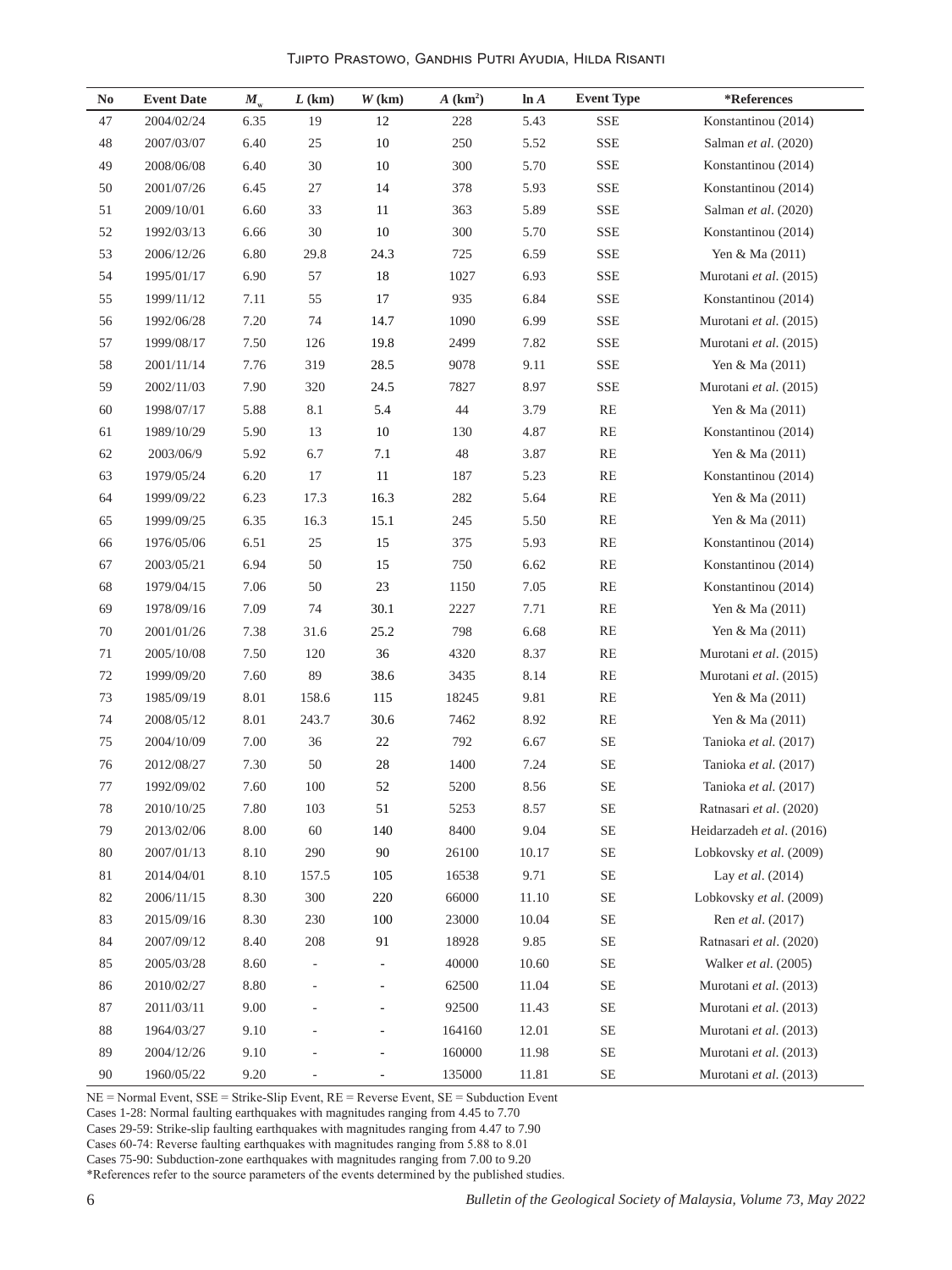

**Figure 4:** Four graphs showing moment magnitude-rupture area *M<sub>w</sub>* − *A* scaling relationship for cases of (a) normal faulting with 28 events in green, (b) strike-slip faulting with 31 events in blue, (c) reverse faulting with 15 events in pink, and (d) subduction-zone earthquakes with 16 events in red; all events are extracted from the datasets for each type of source mechanism reported in Table 1.

One of logical reasons why a discrepancy in the logarithmic coefficients between our study and Thingbaijam *et al.* (2017) appears is that they utilised orthogonal regressions instead of least-squares regressions, as is the case in this study. Another logical reason may actually be from the difference in global earthquake datasets between the ones currently used in this study and those in Thingbaijam *et al*. (2017).

Unfortunately, the present results cannot be directly compared to those of Goda *et al*. (2016) as they divided the  $M_w - A$  scaling into cases of tsunamigenic and nontsunamigenic, irrelevant to this work. However, apart from this irrelevance and the disordered mechanisms (compared to the reference of Thingbaijam *et al*. (2017) in terms of coefficients for natural logarithmic function), this study yields good estimates in earthquake size of past events.

The followings are good examples of how close magnitude estimates by the scaling relations developed from this study, relatively compared to reference values. The first case to consider is a moderate event that occurred near Fukushima Prefecture in the east coast of Japan on November 21, 2016 at 20:59:47 Universal Time Coordinates (UTC). The event was caused by ground motions of a normal fault sized of  $M_{\text{w}}$  6.9 by USGS. Taking the fault area of  $39 \times 17$  km<sup>2</sup> given by the model of Suppasri *et al.* (2017), we use  $M_v = 0.50 \ln A + 3.53$ in Figure 4(a) for this event to obtain  $M_v = 6.78$ , less than 2% different from that reported by USGS and consistent with that predicted by Thingbaijam *et al*. (2017). The second case to discuss is that the shocking event on September 28, 2018 at about 10:02:44 UTC, after which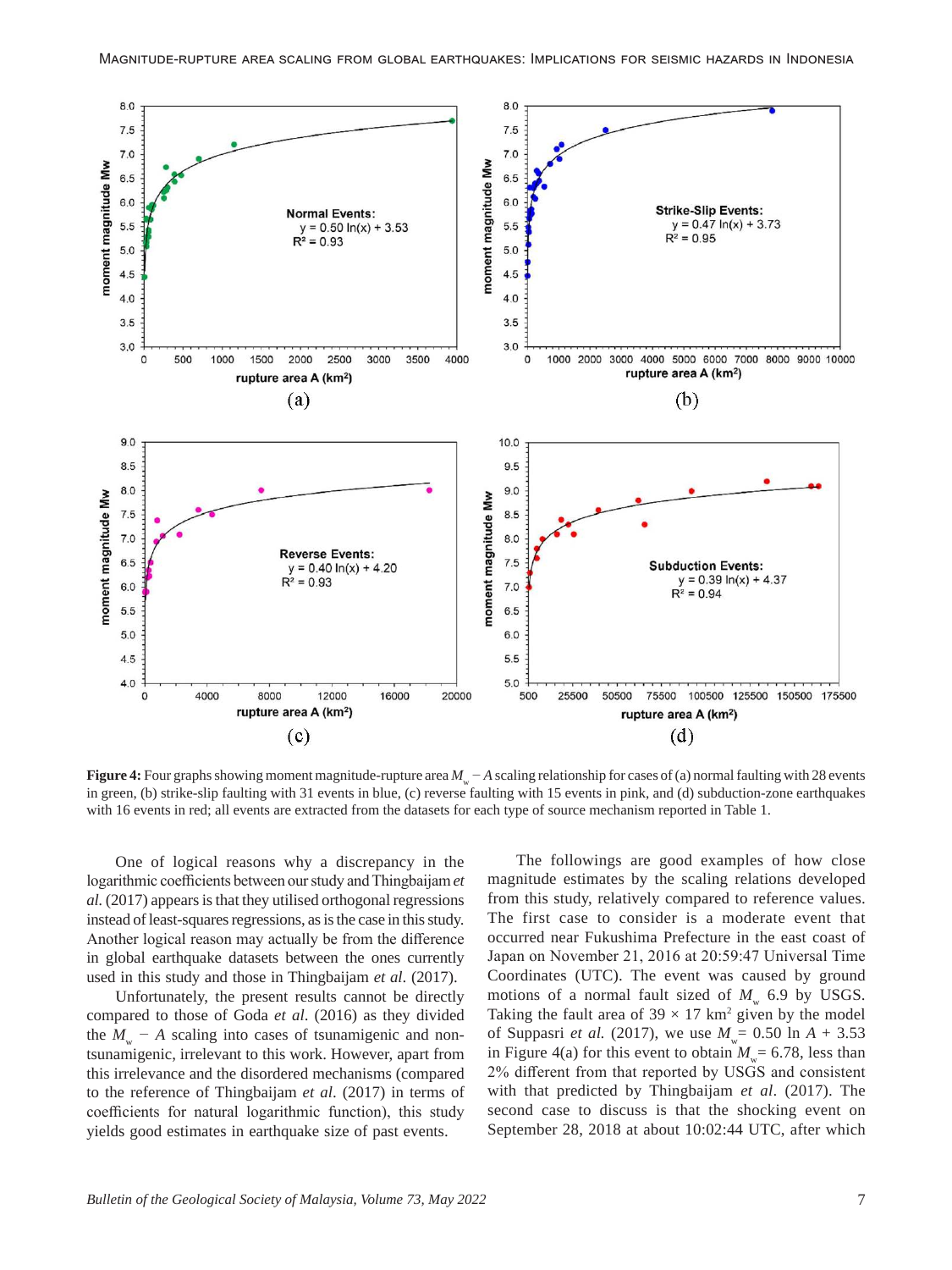it was widely known as the 2018 Palu-Donggala strike-slip earthquake sized of  $M_{w}$ 7.5 recorded by USGS, inducing a relatively large tsunami inside Palu Bay (Supendi *et al*., 2020). Taking fault area of  $200 \times 15$  km<sup>2</sup> in Gusman *et al*. (2019), we here apply  $M_w = 0.47 \ln A + 3.73$  as seen in Figure 4(b) to obtain  $M = 7.49$ , which is almost the same as that reported by USGS and again consistent with that predicted by Thingbaijam *et al*. (2017).

A further example is given for a reverse (thrust) faulting slip that occurred in Nepal, close to a collision zone of Indian Plate and Tibetan Plateau of relatively high seismicity on April 25, 2015 at 06:11:25 with *M*<sub>w</sub> 7.8 (USGS). The energy release mechanism was similar to ones in the subduction interface, where the Himalayan Thrust Fault slipped over the Indian Plate (Kumar *et al*., 2017). Using a rupture model for the thrust event of a 150 km long and 70 km wide plane (Kumar *et al*., 2017) and the relevant scaling  $M_w = 0.40 \ln A + 4.20$  from Figure 4(c), we have  $M_w = 7.90$ , which is only 1% deviation, insignificant different from that recorded by USGS.

To complete examples of faulting events both from strike-slip and dip-slip which were well predicted by relevant empirical scaling developed from this study, we here provide two cases of subduction-zone earthquakes. The first case to discuss is that a relatively strong ground motion striking Chiloé Island in Chilean southern district was recorded as  $M_{w}$  7.5 by USGS on December 25, 2016 at 14:22:27 UTC. The fault model developed by Xu (2017) suggested a thrust-fault motion, triggering a tectonic release of about  $M_{w}$ 7.6 by which the same segment was ruptured in the 1960 Chilean megathrust of *M*<sub>w</sub> 9.2 (Fujii & Satake, 2012; Murotani *et al*., 2013), the largest event recorded in the history. Using the model of 48 km in length  $\times$  76 km in width (Xu, 2017) and the scaling  $M_v = 0.39 \ln A + 4.37$ from Figure 4(d), we estimate  $M_w = 7.57$ . Then, the size difference between the value provided by the scaling and the reference given by USGS is 1%, considered unimportant.

Although the four recent large events fill examples having insignificant differences in earthquake magnitude estimates between predicted values using the empirical scaling laws used in this study and the ones given by the USGS, all the cases provided are lack of an event with  $M_w$ 8.0 that is considered as a megathrust subduction earthquake in the plate boundary. This event is potential to generate a large tsunami wave following the quake. Tsunamis, along with causative ocean floor deformation from major events, are of practical interest for tsunami-seismic assessment and analysis as the catastrophes may be present simultaneously. For instance, strong ground-motions found in the Kuril Islands, Russia on November 15, 2006 with  $M_{\nu}$  8.3 and two months later on January 13, 2007 with  $M_w$  8.1 generated strong tsunamis with relatively large waves striking most regions in the whole Pacific (Lobkovsky *et al*., 2009). This previous study is interesting in that the scenarios for the two devastating seismic and corresponding tsunami hazards in

the source region were predicted earlier. Accurate prediction involved the concept of a seismic gap for a megathrust earthquake and its associated destructive tsunami wave possible to occur in the region of interest at any time as long as some seismic conditions were fulfilled.

A seismic gap hypothesis (McCann *et al*., 1979; Nishenko, 1991; Rong *et al*., 2003; Lobkovsky *et al*., 2009) points out the most possible region, as part of a larger area with high seismicity, where ground motions with strong sizes due to considerable amounts of crustal deformation have long been absent. This particular region is predicted to undergo a future catastrophic seismic event with a high probability. Within this context, Widiyantoro *et al.* (2020) reported the gaps close to Java Trench (see Figure 1) off the south coast of Java Island based on three seismic scenarios. The scenarios included the worst case where the double (see western and eastern Java segments in Figure 2) megathrust segments ruptured at the same time. If it occurs, megathrust earthquakes with corresponding large tsunami waves are likely to produce with a height of  $\sim$  5 m on average along the southern coastal lines of Java Island but possibly reaching as high as  $\sim$  20 m and  $\sim$  12 m in particular regions of West Java and East Java, respectively (Widiyantoro *et al.*, 2020).

Interestingly, the three scenarios described by Widiyantoro *et al*. (2020) correspond to separate megathrust seismic energy releases, measured by event magnitudes of  $M_{\rm w}$  8.9 when the western Java segment collapses,  $M_{\rm w}$  8.8 when the eastern Java segment collapses, and  $M_{\text{w}}$  9.1 when both segments rupture simultaneously (see Figure 2). Here, we intend to test these possible catastrophes by applying our finding on the empirical scaling relation for the megathrust subduction-zone earthquakes. We use  $M = 0.39 \ln A + 4.37$ provided in Figure 4(d) and a modeled faulting-plane of 660 km long and 210 km wide (Widiyantoro *et al.*, 2020) to obtain  $M_w = 8.99$ . This result is remarkable in the sense that it is slightly different, by  $\sim$  2% only, from the sizes calculated by Widiyantoro *et al*. (2020).

Our source-scaling estimate is supported by a numerical work of Corbi *et al.* (2019) using their scaling of  $M = 0.37$  $\log A + 4.44$  (equivalent to  $M_v = 0.441 \log A + 8.446$  in its original form of the work) for datasets of subduction earthquakes of sizes  $6.2 \leq M_{\text{w}} \leq 8.3$ . Applying the scaling of Corbi *et al*. (2019) with the fault-plane geometry of 138,600 km<sup>2</sup> by Widiyantoro *et al.* (2020), we then have  $M_w = 8.82$ , slightly different from that based on our scaling estimate.

Having tested the scaling in this study successfully, we compare them all with those of Thingbaijam *et al*. (2017) given in Table 2. The largest rupture area for each event type (see Table 1) is substituted into the equivalent sourcescaling relationships of Thingbaijam *et al*. (2017) and the ones in this study. The difference in size between calculated magnitudes in percentage is seen in the last column of Table 2 (magnitudes given by previous work are references).

It is clear from Table 2 that predicted magnitudes of lithospheric motions either by strike-slip or dip-slip intraplate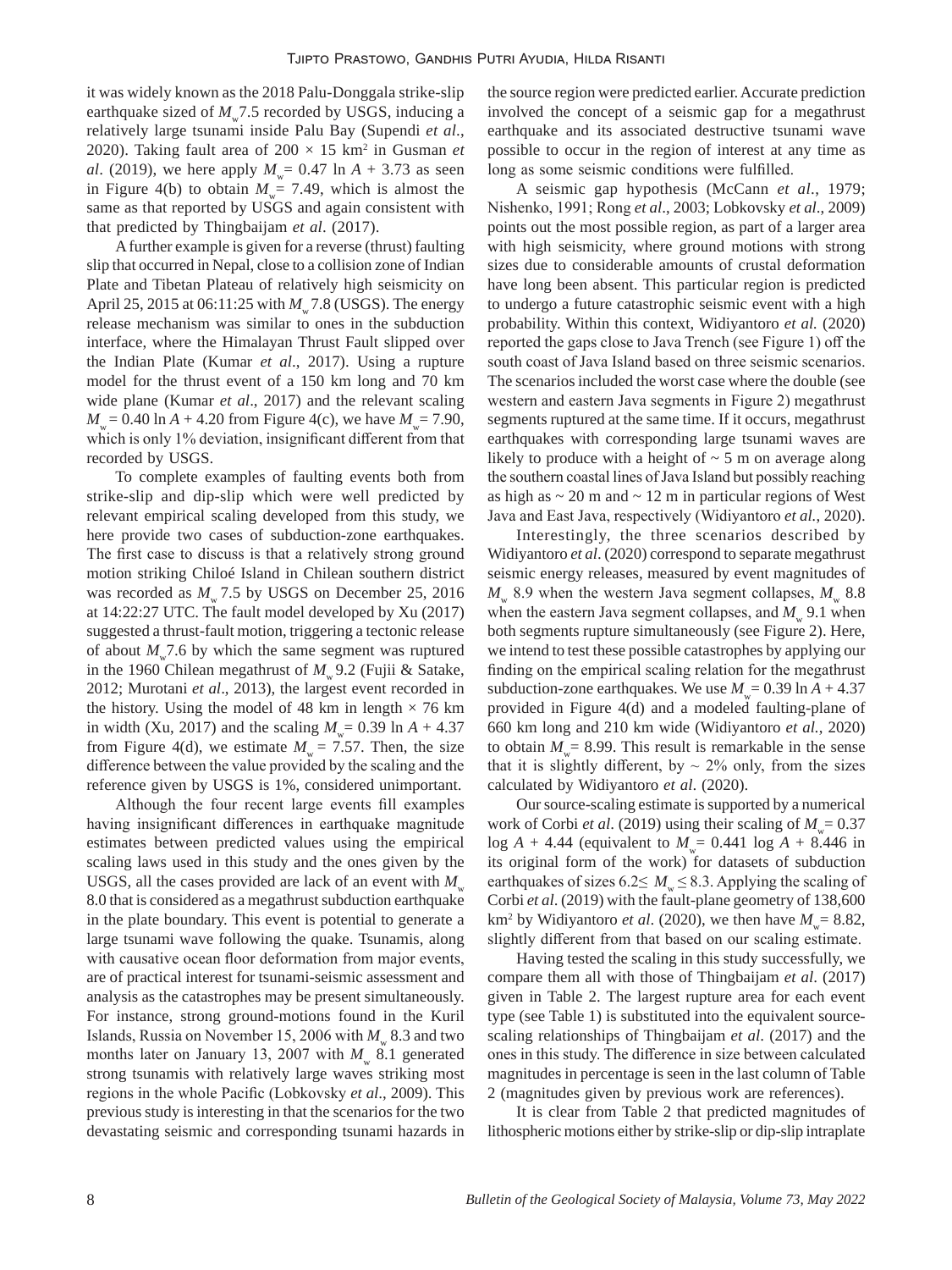| N <sub>0</sub> | <b>Source Mechanism</b>     | Thingbaijam et al. (2017)       | <b>This Study</b>               | *Diff. in size estimate $(\% )$ |
|----------------|-----------------------------|---------------------------------|---------------------------------|---------------------------------|
|                | Normal Faulting             | $M_{\rm w} = 0.54 \ln A + 3.16$ | $M_w = 0.50 \ln A + 3.53$       | 0.5                             |
|                | Strike-Slip Faulting        | $M_{\rm w}$ = 0.46 ln A + 3.70  | $M_{\rm w} = 0.47 \ln A + 3.73$ | 1.5                             |
|                | Reverse Faulting            | $M_{\rm w} = 0.41 \ln A + 4.16$ | $M_{\rm w}$ = 0.40 ln A + 4.20  | 0.7                             |
|                | <b>Subduction Processes</b> | $M_{\odot} = 0.46 \ln A + 3.47$ | $M_{\odot} = 0.39 \ln A + 4.37$ | 0.7                             |

**Table 2:** Comparisons between source-scaling relations of Thingbaijam *et al*. (2017) with the corresponding relations found from this study for all source event mechanisms, independent of the depth, showing a linier-natural log of the  $M_w$  − A scaling.

\*Diff. in size estimate = the fractional difference in  $M<sub>w</sub>$  calculated using the empirical scaling derived from this study and that of Thingbaijam *et al*. (2017).

faulting and by subduction-zone processes using the sourcescaling relations in this study are in good agreement with the values calculated by the scaling laws reported by Thingbaijam *et al.* (2017) to within  $\pm$  0.1. The only small difference of less than 2% in the earthquake size estimates between this study and Thingbaijam *et al*. (2017) provides a notable progress with respect to the previous source-scaling laws (Wells & Coppersmith, 1994; Hanks & Bakun, 2002; Shaw, 2009; Konstantinou, 2014). Indeed, the current results are well suited for tsunami-seismic hazard analysis and its corresponding disaster risk assessment.

Although Goda *et al.* (2016) suggested separate  $M_w - A$ scaling for tsunamigenic and non-tsunamigenic occurrences, these are limited in applications. Large tsunamis generated by both strike-slip and normal-faulting slip are rare but possible to occur. Cases of the 2016 Kaikoura, New Zealand (Power *et al*., 2017) and the 2018 Palu Bay, Indonesia (e.g., Gusman *et al*., 2019) were exceptional to list, where strikeslip fault movement induced destructive tsunamis. Hence, the separate  $M_{w} - A$  scaling relations for each type of source mechanism are of favorable significance for possible use worldwide in the future.

To further characterise seismic records of strongmotions from faulting-slips and the plate boundary, we analyse functional relationships of  $M_w - A$  scaling obtained from this study for all the four sources in one plot, depicted in Figure 5. Except for the earthquakes at the plate interface, depicted as the red solid-curve, the other three types of events are given in dashed-curves using hypothetical faulting-plane data from  $4 \times 10^4$  km<sup>2</sup> to a point before reaching the maximum earthquake magnitude measured ever in the history of seismic hazards worldwide, the 1960 Chilean event (Fujii & Satake, 2012; Murotani *et al*., 2013).

The empirical scaling relations derived from this study can also be used to assess tsunami hazard generated by future giant earthquakes possible. The rupture area *A* can be estimated based upon the scaling relations if the earthquake size observed in  $M_{w}$  is known. Conversely, an earthquake size of any faulting type and source mechanism can then possibly be estimated accurately from a modeled source area.

It is clear from Figure 5 that the size of normal earthquakes varies rapidly with the area in particular for a limited range from  $\sim 10^3$  to  $\sim 3 \times 10^4$  km<sup>2</sup>. In this range, a relatively small increase in the area will correspond to a considerable amount of change in the event size. Further, a similar situation is also found for other sources (strike-slip and reverse faulting). However, the area never reaches a definite value in which the maximum magnitude  $M_v = 9.3$ (the black dashed-line) would be possible to achieve.

In the case of subduction earthquakes, the magnitude grows slowly at a low rate with respect to the area. The size scales with  $M_{\text{w}} \sim 9.0$  at  $A \approx 1.6 \times 10^5$  km<sup>2</sup>, after which it seems to achieve an asymptote at a value that is close to an upper bound on the magnitude observed ever



**Figure 5:** Modified graphs showing the four  $M_w - A$  scaling relationships for (a) normal (green), (b) strike-slip (blue), (c) reverse (pink), and (d) subduction-zone (red) earthquakes from the datasets in Table 1. The green, blue, and pink curved solid-lines are created by hypothetical data with the rupture area of 0 to  $4 \times 10^4$ km2 while the continuing curved dashed-lines in green, blue, and pink represent the hypothetical data of each corresponding colour. The black horizontal dashed-line shows a line of  $M_{\nu} \approx 9.3$  that would likely serve as the maximum magnitude possible, close to the observed magnitude  $M_{w}$  9.2 for the great 1960 Chilean event (Fujii & Satake, 2012; Murotani *et al.*, 2013).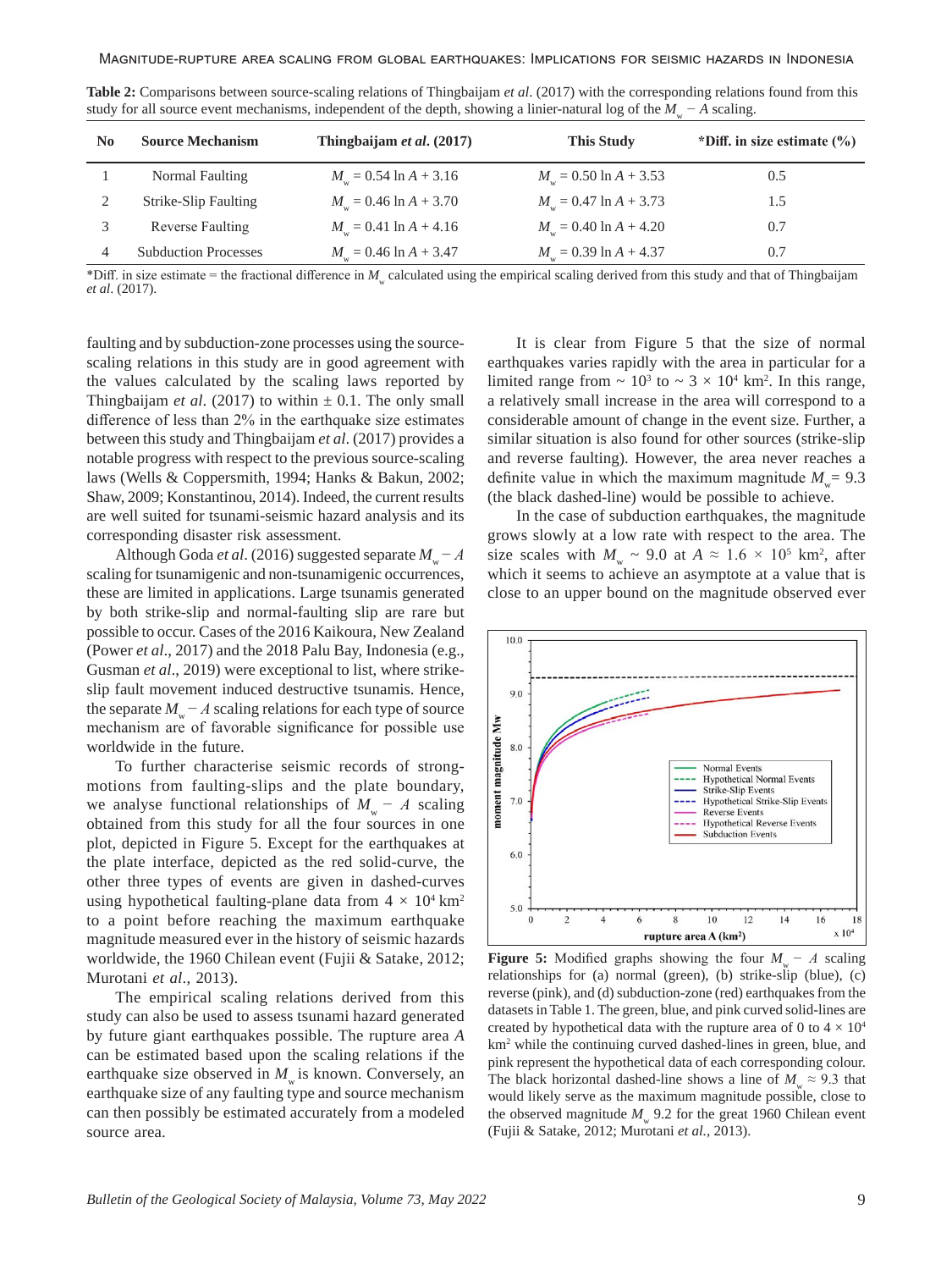$M_v = 9.2$  in the 1960 Chilean event (Fujii & Satake, 2012; Murotani *et al*., 2013) at very large faulting dimensions. Within this context, we double the largest area (see Table 1), equivalent to A  $\approx 3.2 \times 10^5$  km<sup>2</sup> for the maximum fault area of the subduction earthquakes in Thingbaijam *et al*. (2017) to account for the very large area possible. Inserting this value into a scaling developed by Goda *et al.* (2016) for tsunamigenic events  $M_w = 0.55$  ln  $A +$ 2.24 results in  $M_w = 9.21$ . When we substitute the same area into equivalently-empirical scaling of Thingbaijam *et al*. (2017) for calculation of energy release in the subduction interface (see Table 2), we obtain  $M_w = 9.30$ . For comparison, using  $M_v = 0.39 \ln A + 4.37$  in the same table from the present study, we have  $M_w = 9.31$ . All of these estimates, based on distinct considerations, are hence similar numbers to within  $\pm$  0.1, acceptable for errors in magnitude measurements in most seismic studies. This suggests that predicted magnitudes of  $M_w \sim 9.0$  following a future megathrust subduction-zone earthquake due to the scenarios proposed by Widiyantoro *et al.* (2020) is thus possible to occur.

# **CONCLUSIONS**

A study on earthquake size prediction has been performed by deriving empirical scaling relationships of the rupture area *A* and corresponding moment magnitude  $M_{\nu}$ . Using a total of 90 events from the global datasets of sizes  $4.45 \le M_{\rm w} \le 9.20$  during years of 1960-2015, we have examined normal, strike-slip, reverse and subductionzone events, and found  $M_w = 0.50 \ln A + 3.53$ ,  $M_w = 0.47$  $\ln A + 3.73$ ,  $M_w = 0.40 \ln A + 4.20$  and  $M_w = 0.39 \ln A +$ 4.37, respectively for each type of source mechanism. The results suggest that the size scale for subduction-zone events asymptotes to a value of  $M_{w} \approx 9.3$  possible to reach at rupture areas much larger than those for the strikeslips and dip-slips. It follows that seismic energy release following tectonic activities at the interplate-boundary is potential to generate megathrust earthquakes. Hence, these are relevant to Indonesian geological and tectonic settings, where the subduction-zone earthquake is considered to be a persistent seismic threat for the nation apart from the more active continental faults being recently found in most of Indonesian territories. In particular, a future event with magnitude of  $M_w \sim 9.0$  remains possible to occur off the south coastal regions of Java Island, having the largest population in Indonesia. This key result confirms the magnitudes predicted by seismic collapses of the two Java segments (Widiyantoro *et al.*, 2020). Therefore, the current results suggest better disaster preparedness and increasing awareness of significance of an integrated tsunami-earthquake early warning with a high priority for early detection of potential seismic threats, particularly in the most vulnerable regions in Indonesia to all future possible tsunami-seismic hazards.

#### **ACKNOWLEDGEMENTS**

The authors would greatly like to thank United States Geological Survey (USGS) from which the global earthquake datasets used are available at https://earthquake.usgs.gov/ earthquakes/ and those with their published studies listed in Table 1. The authors would also like to thank Incorporated Research Institutions for Seismology (IRIS) for providing IRIS Earthquake Browser (IEB) at https://ds.iris.edu/ieb/, with which a map of global earthquakes is produced. As well, great thanks go to ArcGIS Online Basemaps at https:// arcgis.com/home/group.html, with which high-resolution maps of the world imagery and Indonesian territories are made. The work has also benefited constructive comments and suggestions from the GSM Editor and two anonymous reviewers during a fairly reviewing process.

#### **AUTHOR CONTRIBUTIONS**

TP initially introduces a research topic to the members of the research group and writes a draft with some necessary changes over time through the development of the research. He is responsible for data collection and analysis, and interpretation of the results. He provides the final approval of the work both before a submission and within a reviewing process, during which substantial changes are made by taking into account all comments and suggestions by the GSM Editor and two anonymous reviewers.

GPA gives her best to discuss the topic with the other members of the group, reads carefully the draft and its continual changes during the progress of the research. She joins TP to collect datasets from the USGS site and published studies. She also critically reviews research sources available, helps analyse the datasets and interprets the associated results, and helps prepare for the revised manuscript for a final inspection by TP.

HR follows discussions on the topic with the group members, provides the second opinion, and reads carefully the draft and its changes after discussions. In particular, she creates the majority of the figures in the manuscript required for visualising the texts in paragraphs throughout the work. She also helps prepare for the revised work for a final inspection by TP.

## **CONFLICT OF INTEREST**

The authors declare that there is no conflict of interest regarding this work.

# **REFERENCES**

- Abe, K., 1985. Quantification of major earthquake tsunamis of the Japan Sea. Physics of the Earth and Planetary Interiors, 38(4), 214-223, doi: 10.1016/0031-9201(85)90069-X.
- Cipta, A., Robiana, R., Griffin, J.D., Horspool, N., Hidayati, S. & Cummins, P., 2016. A probabilistic seismic hazard assessment for Sulawesi, Indonesia. In: Cummins, P.R. & Meilano, I. (Eds.), Geohazards in Indonesia: Earth Science for Disaster Risk Reduction. Geological Society of London: Special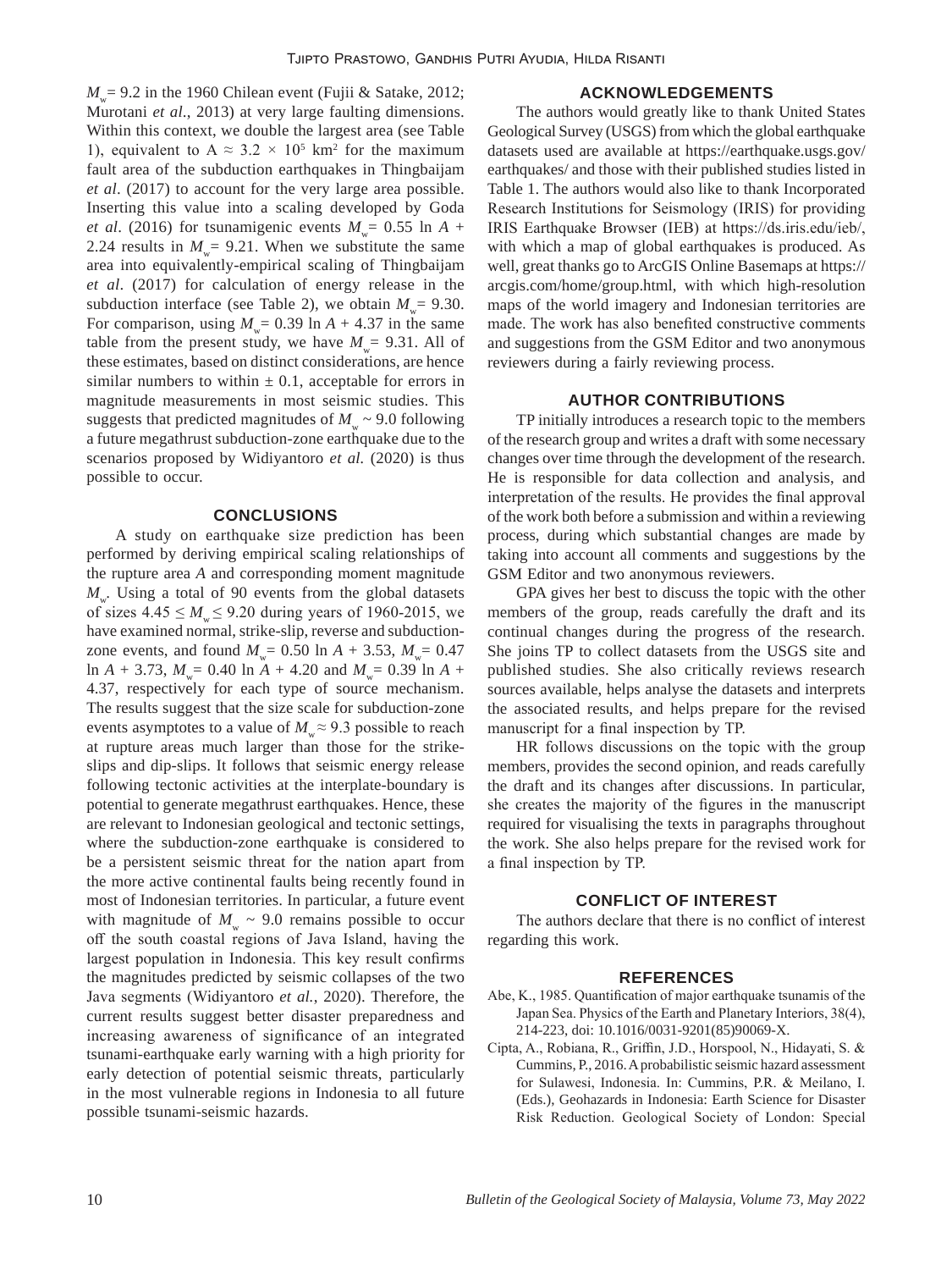#### Magnitude-rupture area scaling from global earthquakes: Implications for seismic hazards in Indonesia

Publications, 441(1), doi: 10.1144/SP441.6.

- Corbi, F., Sandri, L., Bedford, J., Funiciello, F., Brizzi, S., Rosenau, M. & Lallemand, S., 2019. Machine learning can predict the timing and size of analog earthquakes. Geophysical Research Letters, 46(3), 1303-1311, doi: 10.1029/2018GL081251.
- Cummins, P.R., 2017. Geohazards in Indonesia: Earth science for disaster risk reduction–introduction. Geological Society of London: Special Publications, 441, 1-7, doi: 10.1144/SP441.11.
- Fujii, Y. & Satake, K., 2007. Tsunami source of the 2004 Sumatra-Andaman earthquake inferred from tide gauge and satellite data. Bulletin of the Seismological Society of America, 97, S192-S207, doi: 10.1785/0120050613.
- Fujii, Y. & Satake, K., 2012. Slip distribution and seismic moment of the 2010 and 1960 Chilean earthquakes inferred from tsunami waveforms and coastal geodetic data. Pure and Applied Geophysics, 170(9), 1493-1509, doi: 10.1007/ s00024-012-0524-2.
- Goda, K., Yasuda, T., Mori, N. & Maruyama, T., 2016. New scaling relationships of earthquake source parameters for stochastic tsunami simulation. Coastal Engineering Journal, 58(3), 1650010(1-40), doi: 10.1142/S0578563416500108.
- Gunawan, E. & Widiyantoro, S., 2019. Active tectonic deformation in Java, Indonesia inferred from a GPS-derived strain rate. Journal of Geodynamics, 123, 49-54, doi: 10.1016/j.jog.2019.01.004.
- Gusman, A.R., Supendi, P., Nugraha, A.D., Power, W., Latief, H., Sunendar, H., Widiyantoro, S., Daryono., Wiyono, S. H., Hakim, A., Muhari, A., Wang, X., Burbidge, D., Palgunadi, K., Hamling, I. & Daryono, M. R., 2019. Source model for the tsunami inside Palu Bay following the 2018 Palu earthquake, Indonesia. Geophysical Research Letters, 46(15), 8721-8730, doi: 10.1029/2019GL082717.
- Hanks, T.C. & Bakun, W.H., 2002. A bilinear source-scaling model for M-log A observations of continental earthquakes. Bulletin of the Seismological Society of America, 92(5), 1841-1846, doi: 10.1785/0120010148.
- Heidarzadeh, M., Harada, T., Satake, K., Ishibe, T. & Gusman, A.R., 2016. Comparative study of two tsunamigenic earthquakes in the Solomon Islands: 2015 Mw 7.0 normal-fault and 2013 Santa Cruz Mw 8.0 megathrust earthquakes. Geophysical Research Letters, 43, 4340-4349, doi: 10.1002/2016GL068601.
- Indonesian Bureau of Statistics, 2020. The results of Indonesian population census and density (translation in English). Berita Resmi Statistik No. 7/01/Th. XXIV, Kementerian Dalam Negeri RI (in Indonesian language), 1-12.
- Irikura, K., Miyakoshi, K., Kamae, K., Yoshida, K., Somei, K., Kurahashi, S. & Miyake, H., 2017. Applicability of source scaling relations for crustal earthquakes to estimation of the ground motions of the 2016 Kumamoto earthquake. Earth, Planets, and Space, 69(10), doi: 10.1186/s40623-016-0586-y.
- Irsyam, M.I., Widiyantoro, S., Natawidjaja, D.H., Meilano, I., Rudiyanto, A., Hidayati, S., Triyoso, W., Hanifa, N.R., Djarwadi, D. & Faizal, L., 2017. Source Map of the 2017 Indonesian Earthquake Hazard (translation in English). 1st Ed. Penerbit Pusat Studi Gempa Nasional (PUSGEN) dan Pusat Litbang Perumahan dan Permukiman, Kementerian Pekerjaan Umum dan Perumahan Rakyat (PUPR) (in Indonesian language), ISBN: 978-602-5489-01-3, Bandung, Indonesia. 1-400.
- Kanamori, H., 1977. The energy release in great earthquakes. Journal of Geophysical Research, 82(20), 2981-2987, doi: 10.1029/

JB082i020p02981.

- Kanamori, H., 1983. Magnitude scale and quantification of earthquakes. Tectonophysics, 93(3-4), 185-199, doi: 10.1016/0040-1951(83)90273-1.
- Konstantinou, K.I., 2014. Moment magnitude-rupture area scaling and stress-drop variations for earthquakes in the Mediterranean region. Bulletin of the Seismological Society of America, 104(5), 2378-2386, doi: 10.1785/0120140062.
- Koulali, A., Susilo, S., McClusky, S., Meilano, I., Cummins, P., Tregoning, P., Lister, G., Efendi, J. & Syafi'I, M.A., 2016. Crustal strain partitioning and the associated earthquake hazard in the eastern Sunda-Banda Arc. Geophysical Research Letters, 43(5), 1943-1949, doi: 10.1002/2016GL067941.
- Koulali, A., McClusky S., Susilo, S., Leonard, Y., Cummins, P., Tregoning P., Meilano, I., Efendi, J. & Wijanarto, A.B., 2017. The kinematics of crustal deformation in Java from GPS observations: implications for fault slip partitioning. Earth and Planetary Science Letters, 458, 69-79, doi: 10.1016/j. epsl.2016.10.039.
- Kumar, A., Singh, S.K., Mitra, S., Priestley, K.F. & Dayal, S., 2017. The 2015 April 25 Gorkha (Nepal) earthquake and its aftershocks: implications for lateral heterogeneity on the Main Himalayan Thrust. Geophysical Journal International, 208(2), 992-1008, doi: 10.1093/gji/ggw438.
- Lange, D., Tilmann, F., Henstock, T., Rietbrock, A., Natawidjaja, D. & Kopp, H., 2018. Structure of the central Sumatran subduction zone revealed by local earthquake travel-time tomography using an amphibious network. Solid Earth, 9(4), 1035-1049, doi: 10.5194/se-9-1035-2018.
- Lay, T., Yue, H., Brodsky, E.E. & An, C., 2014. The 1 April 2014 Iquique, Chile, Mw 8.1 earthquake rupture sequence. Geophysical Research Letters, 41, 3818-3825, doi: 10.1002/2014GL060238.
- Lobkovsky, L.I., Rabinovich, A.B., Kulikov, E.A., Ivashchenko, A.I., Fine, I.V., Thomson, R.E., Ivelskaya, T.N. & Bogdanov, G.S., 2009. The Kuril earthquakes and tsunamis of November 15, 2006, and January 13, 2007: observations, analysis, and numerical modeling. Oceanology, 49(2), 166-181, doi: 10.1134/ S0001437009020027.
- Marzocchi, W., Sandri, L., Heuret, A. & Funiciello, F., 2016. Where giant earthquakes may come. Journal of Geophysical Research: Solid Earth, 121(10), 7322-7336, doi: 10.1002/2016JB013054.
- McCann, W.R., Nishenko, S.P., Sykes, L.R. & Krause, J., 1979. Seismic gaps and plate tectonics: Seismic potential for major boundaries. Pure and Applied Geophysics, 117(6), 1082-1147, doi: 10.1007/978-3-0348-6430-5\_2.
- Murotani, S., Satake, K. & Fujii, Y., 2013. Scaling relations of seismic moment, rupture area, average slip, and asperity size for *M*<sub>w</sub> ~ 9 subduction-zone earthquakes. Geophysical Research Letters, 40(19), 5070-5074, doi: 10.1002/grl.50976.
- Murotani, S., Matsushima, S., Azuma, T., Irikura, K. & Kitagawa, S., 2015. Scaling relations of source parameters of earthquakes occurring on inland crustal mega-fault systems. Pure and Applied Geophysics, 172(5), 1371-1381, doi: 10.1007/ s00024-014-1010-9.
- Nishenko, S.P., 1991. Circum-Pacific seismic potential 1989-1999. Pure and Applied Geophysics, 135(2), 169-259, doi: 10.1007/ BF00880240.
- Power, W., Clark, K., King, D.N., Borrero, J., Howarth, J. & Lane, E.M., 2017. Tsunami runup and tide-gauge observations from